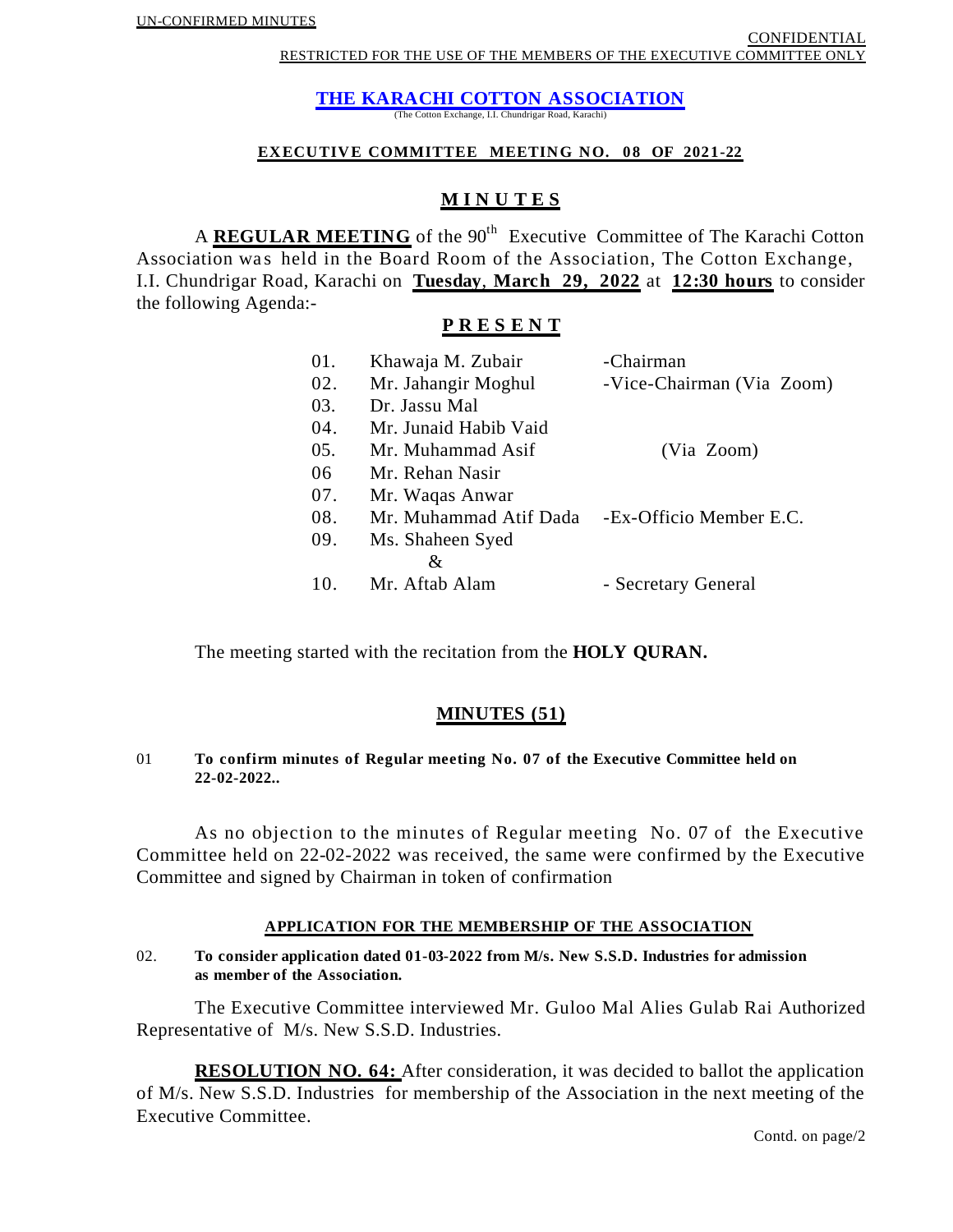#### **MEMBERSHIP BALLOTS**

#### 03.(a) **To hold ballot under Article No. 9 in respect of M/s. AL Azam Fibres, the Executive Committee had fixed to-day's meeting for balloting of their application.**

The Executive Committee observed that due to want of quorum as required in term of Article No. 9 of the Articles of the Association, the application of M/s. AL Azam Fibres for admission as member of the KCA could not be balloted in today's meeting.

**RESOLUTION No. 65 :** After consideration, the Executive Committee decided to hold ballot in respect of application of M/s. AL Azam Fibres for admission as member of the KCA in its next Regular Meeting.

## (b) **To hold ballot under Article No. 9 in respect of M/s. Mapko Trade, the Executive Committee had fixed to-day's meeting for balloting of their application**.

The Executive Committee observed that due to want of quorum as required in term of Article No. 9 of the Articles of the Association, the application of M/s. Mapko Trade for admission as member of the KCA could not be balloted in today's meeting.

**RESOLUTION No. 66 :** After consideration, the Executive Committee decided to hold ballot in respect of application of M/s. Mapko Trade for admission as member of the KCA in its next Regular Meeting.

#### **RENEWAL OF MEMBERSHIP OF THE ASSOCIATION FOR THE YEAR 2022-23-**

#### 04. **To consider matter relating to renewal of membership of the Association for the year 2022-2023.**

The Executive Committee was informed that under the existing Trade Organization Act/Rules, 2013, the membership of the Association was renewable by March 31, every year.

It was also informed that 139 members, out of 158, have renewed their membership for the year 2022-23. However, 19 members had not got their membership renewed to-date.

Keeping in view the above observation, some of members of the Executive Committee had taken responsibilities to pursue the members, those had not yet renewed their membership of the Association for the year 2022-23, to get their membership renewed by 31-03-2022 positively.

The Executive Committee observed that the members, who will fail to renew their membership of the Association for the year 2022-2023 within the due date i.e. 31-03-2022, would be ceased to exist as member of the Association w.e.f. 01-04-2022 as no provision for grant of further extension in the period of renewal of membership was provided in the Trade Organization Act/Rules 2013.

**RESOLUTION NO. 67:** After consideration**,** the Executive Committee desired the Secretariat to approach the members, those had not yet renewed their membership of the Association for the year 2022-23 and advice them to get their membership renewed for the year 2022-23 by making necessary payment, furnishing requisite documents and clearing outstanding dues of the Association, if any, within the due date.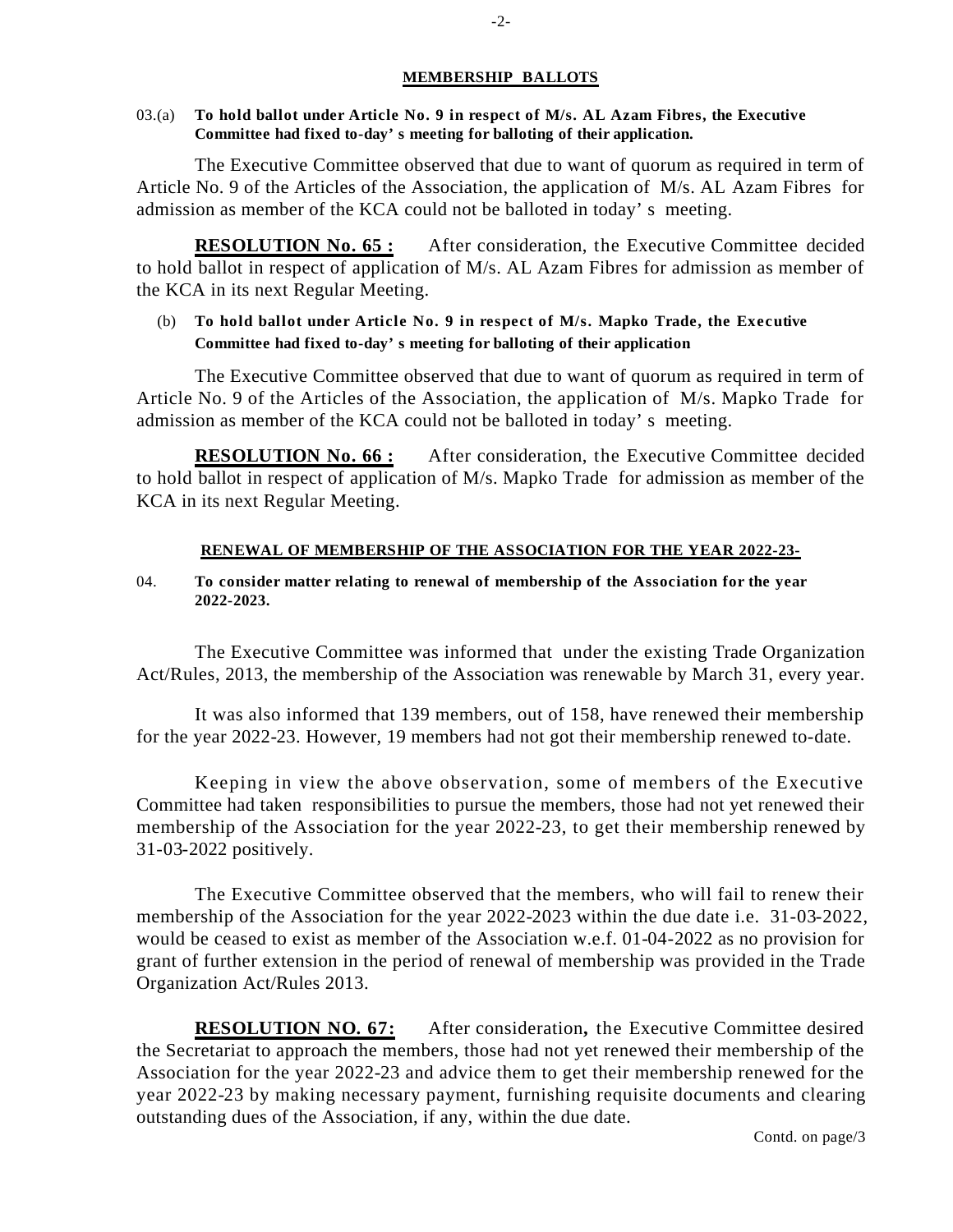#### **CHANGE IN AUTHORIZED REPRESENTATIVE**

05. **To consider letter dated 18-03-2022 received from M/s. Omnitrade Enterprises. requesting to change their authorized representative from Late Dr. Zafar Hassan to Mr. Humayun Zafar .**

Secretary General informed the Executive Committee that M/s. Omnitrade Enterprises. had requested vide their letter dated 18-03-2022 to note the change in Authorized Representative of their Company from Late Dr. Zafar Hassan to Mr. Humayun Zafar in the record of the Association.

**RESOLUTION NO. 68:** After consideration, the Executive Committee approved the change in Authorized Representative of M/s. Omnitrade Enterprises from Late Dr. Zafar Hassan to Mr. Humayun Zafar w.e.f. 29-03-2022.

#### **BUILDING AND FINANCE COMMITTEE**

06. **Recommendations of the KCA's Building and Finance Committee as contained in the minutes of the meeting to be held on 28-03-2022.** 

**RESOLUTION NO. 69:** After consideration, the Executive Committee approved the recommendations of the Building and Finance Committee, as contained in its minutes of the meeting held on 28-03-2022.

#### **RAMZAN TIMING**

#### 07. **To fix the Ramzan timings for Office and the Cotton Exchange Dispensary.**

The Executive Committee considered a Working paper dated 21-03-2022 placed by the Secretariat on the above subject.

**RESOLUTION NO. 70:** After consideration, the Executive Committee decided that the following timings would be observed by the Office of the Karachi Cotton Association and the Cotton Exchange Dispensary during the Holy Month of Ramzan:-

#### **OFFICE OF THE ASSOCIATION**

- i) From 0900 hours to 1430 hours **.......** On all week days (except Fridays)
- ii) From 0900 hours to 1230 hours **.......** Fridays

#### **COTTON EXCHANGE DISPENSARY**

#### **(MEDICAL OFFICER)**

i) From 1030 hours to 1230 hours **.......** On all week days

#### **DISPENSARY STAFF**

- i) From 0900 hours to 1430 hours **.......** On all week days (except Fridays)
- ii) From 0900 hours to 1230 hours **.......** Fridays

#### **STAFF BONUS**

#### 08. **To grant Bonus to the employees of the Association on the occasion of Eid-ul-Fitr.**

The Executive Committee was informed that it was the tradition of the Association to grant Bonus to its Regular, Contract, Temporary and Part-time employees equal to one month's gross salary on the occasion of Eidul-Fitr and the Eid-ul-Azha.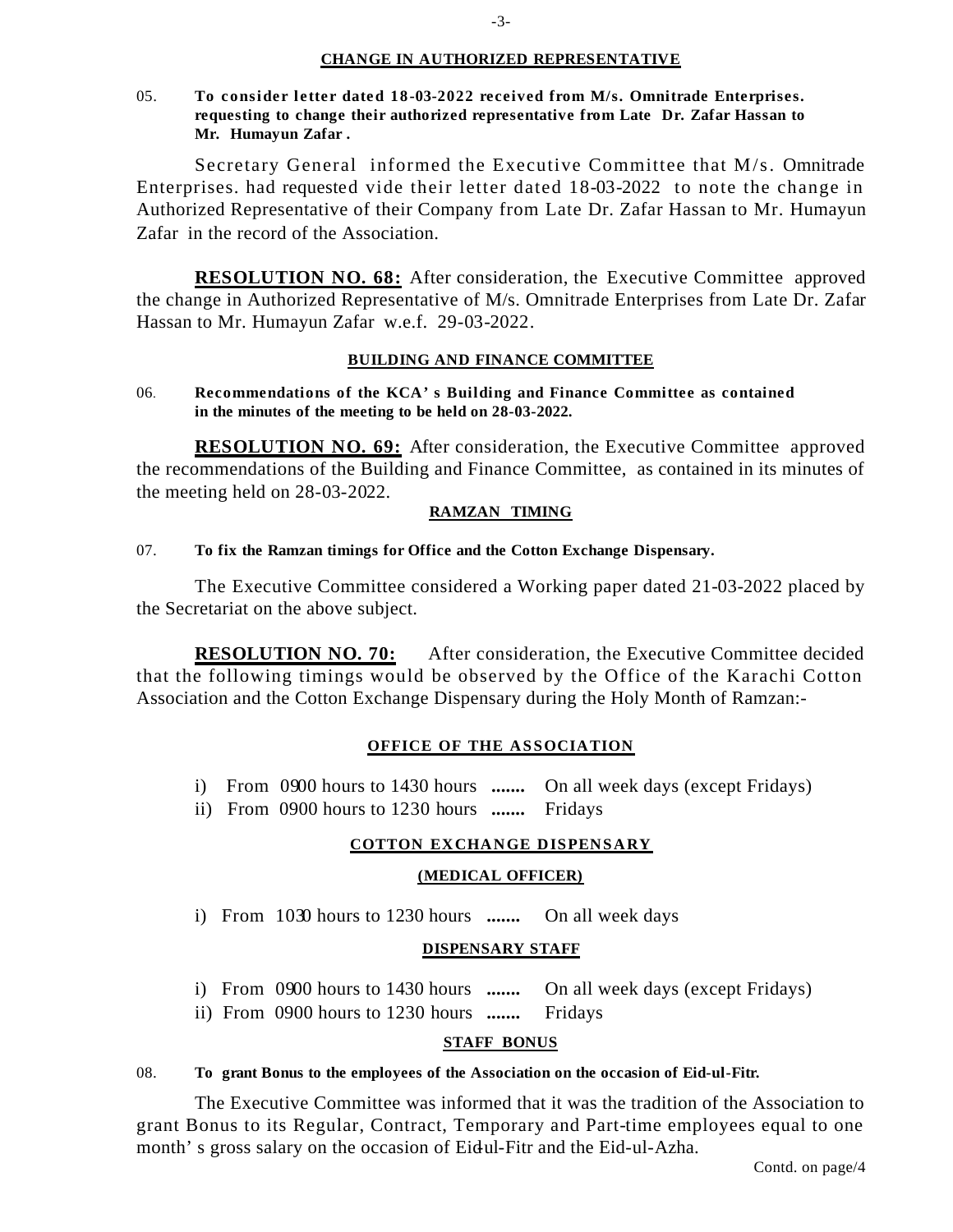**RESOLUTION NO. 71:-** After consideration, the Executive Committee approved payment of Bonus equal to one month's gross salary to all Regular, Contract and Parttime employees of the Association, who have completed one year service with the Association, on the occasion of Eid-ul-Fitr. However, Employees, those had completed at-least six months but less than one year service with the Association would be entitled to grant of Bonus on pro-rata basis.

#### **RATES COMMITTEE**

#### 09. **To appoint the Rates Committee for the month of April, 2022.**

**RESOLUTION NO. 72:** It was decided by the Executive Committee that the existing Rates Committee may continue for the month of April, 2022.

#### **GRADE AND STAPLE MARGINS**

#### 10. **Recommendations of the Grade and Staple Margins Committee of the KCA as contained in the minutes of its meeting held on 28-02-2022.**

**RESOLUTION NO. 73:** The Executive Committee noted the recommendations of the Grade and Staple Margins Committee as contained in the minutes of its meeting held on 28-02-2022.

#### **COTTON SITUATION**

#### 11. **To discuss the cotton situation.**

Discussing the Cotton Situation, the Executive Committee observed that according to PCGA's Final Report dated 03-03-2022, the arrivals of cotton in ginneries, as on 01-03-2022, were reported as 7.441 million bales as compared to 5.637 million bales in the corresponding period last year.

### **GRANT OF LEAVE TO THE MEMBERS OF THE EXECUTIVE COMMITTEE**

12. **To grant leave of absence to the Members of the Executive Committee from attending the meeting of the Executive Committee.** 

**RESOLUTION NO. 74:** The Executive Committee granted leave of absence to Mr. Asif Bashir, Mr. Amin Hashwani, Mr. Ahmed Ebrahim, Mr. Jai Kishan, Mr. Muhammad Adil Osawala, Mr. Muhammad Nasir Sohail, Mr. Parvez Hassan, Mr. Sajid Haroon, Mr. Sharik Bashir and Mr. Shahid Raza from attending to-day's meeting of the Executive Committee on the intimation received on telephone regarding their pre-occupations on other assignments.

# **ADDITIONAL AGENDA**

#### **PAYMENT OF CSITC ROUND TRIALS SUBSCRIPTION FEE 2022**

#### 13. **To consider Office Note dated 28-03-2022 on the above subject**

The Executive Committee considered Office Note dated 28-03-2022 on the above subject.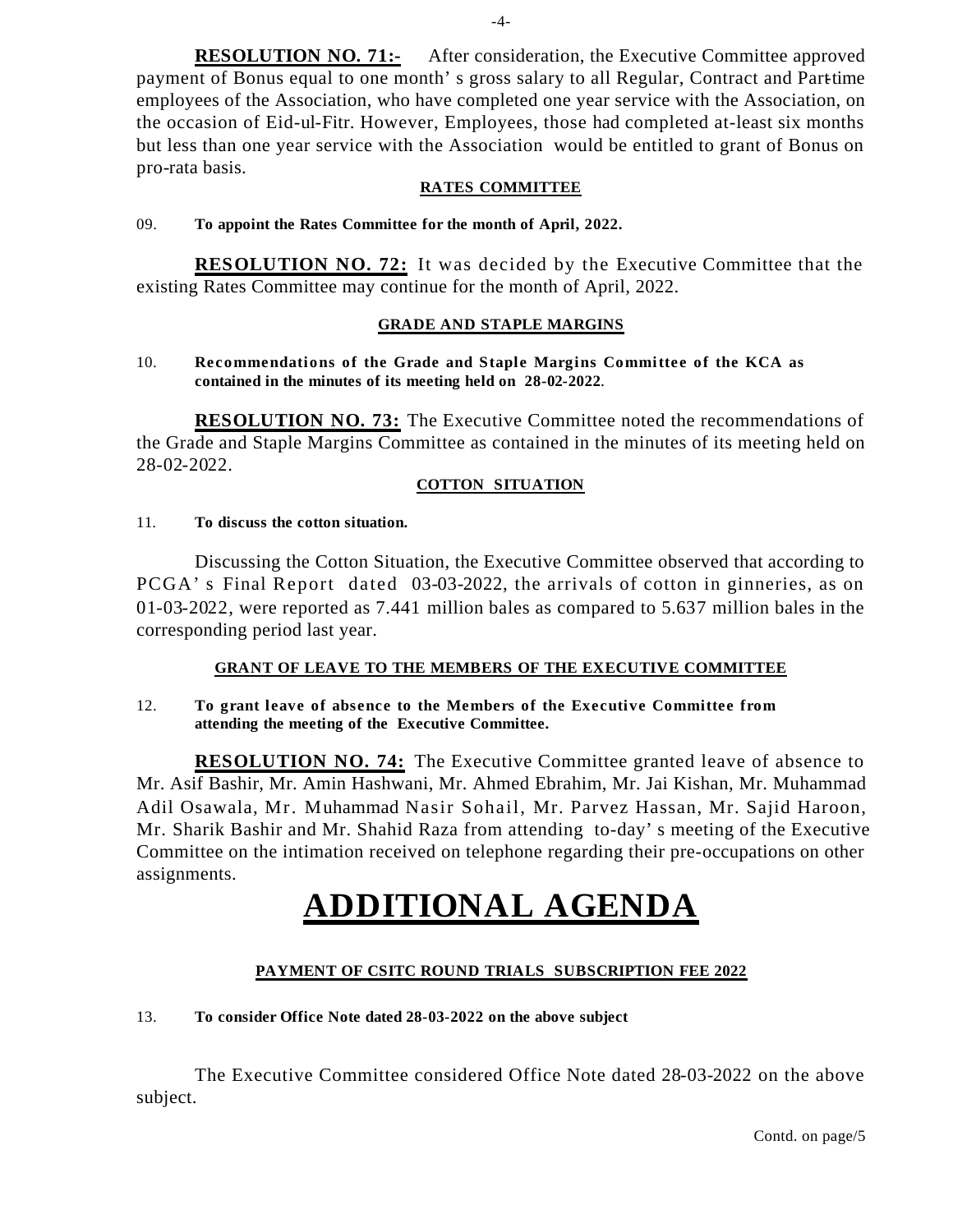**RESOLUTION No. 75:** After consideration, the Executive Committee approved to pay US\$:1240/- to the ICAC for conducting Quarterly CSITC Round Trials 2022, supplying a special set of USDA Calibration Cotton Standards as a part of the Round Trials samples shipment etc against the Invoice of the ICAC No. C-2022-49 dated 07-12-2021 attached with Office Note of Deputy Secretary (S) dated 28-03-2022.

#### 14 **CONSTITUTION PETITION NO. 191 / 2022 FILED BY M/S. INDUS COTTON GINNERS AGAINST M/S. THE KARACHI COTTON ASSOCIATION AND OTHERS IN THE HIGH COURT OF SINDH KARACHI**

Chairman informed the Executive Committee that in order to handle the above referred Constitution Petition, on behalf of the KCA, Mr. Ayaz Ali Chandio, Advocate High Court, Karachi vide their letter dated 25-03-2022 had informed that his professional fee would be Rs. 250,000/-.

Dr. Jassu Mal stated that the KCA should settle the case amicably by recovering all outstanding rent etc. He also stated that he was prepared to give guarantee to KCA in-writing that M/s. Indus Cotton Ginners would not become defaulter of the KCA in future. Dr. Jassu Mal also stated that if there was any delay in payment of outstanding amount from M/s. Indus Cotton Ginners in future, he would directly pay the total due amount of M/s. Indus Cotton Ginners to the KCA in respect of Room No. 406, the Cotton Exchange, I.I. Chundrigar Road, Karachi.

Mr. Muhammad Atif Dada stated that M/s. Indus Cotton Ginners become defaulter of rent of Room No. 406, the Cotton Exchange, I.I. Chundrigar Road, Karachi second time. He also stated that earlier in such a situation, the Court had given its verdict in favor of the Karachi Cotton Association but the matter was settled between the Karachi Cotton Association and M/s. Indus Cotton Ginners. He was of the view that the matter between the Karachi Cotton Association and M/s. Indus Cotton Ginners should be settled again subject to clear of all outstanding rent, professional fee paid by the KCA to its lawyers previously and presently and other expenditure involved in this matter by M/s. Indus Cotton Ginners.

Mr. Waqas Anwar was of the view that once the Honorable Court had given the possession of the Room No, 406, the Cotton Exchange, I.I. Chundrigar Road, Karachi, it would not be advisable to again settle the case of M/s. Indus Cotton Ginners outside the Court.

**RESOLUTION No. 76:** After consideration, the Executive Committee approved professional fee of Rs. 250,000/- to pay to Mr. Ayaz Ali Chandio Advocate, High Court, Karachi for handling the above referred Constitution Petition on behalf of the Karachi Cotton Association.

The Executive Committee also decided to consider the request of Dr. Jassu Mal in respect of the case of M/s. Indus Cotton Ginners in its next meeting.

## **RESERVED CAR PARKING ADJACENT TO THE COTTON EXCHANGE OPP: HABIB BANK PLAZA**

## 15 **Briefing on the above subject by Chairman, The KCA.**

Chairman informed the Executive Committee that on the request of the KCA made to DMC, (South), Karachi with a view to facilitate the tenants of the Cotton Exchange, the Director, Charged Parking. DMC (South) Karachi vide their letter dated 09-03-2022 granted permission to the KCA reserved Car Parking Adjacent to the Cotton Exchange Building at Station Road, Opp: Habib Bank Plaza (On Road) parked initial period of one year w.e.f. 01-03-2022 to 28-02-2023 subject to condition to follow Rules and Regulations of Charged Parking Department, DMC (South) Karachi.